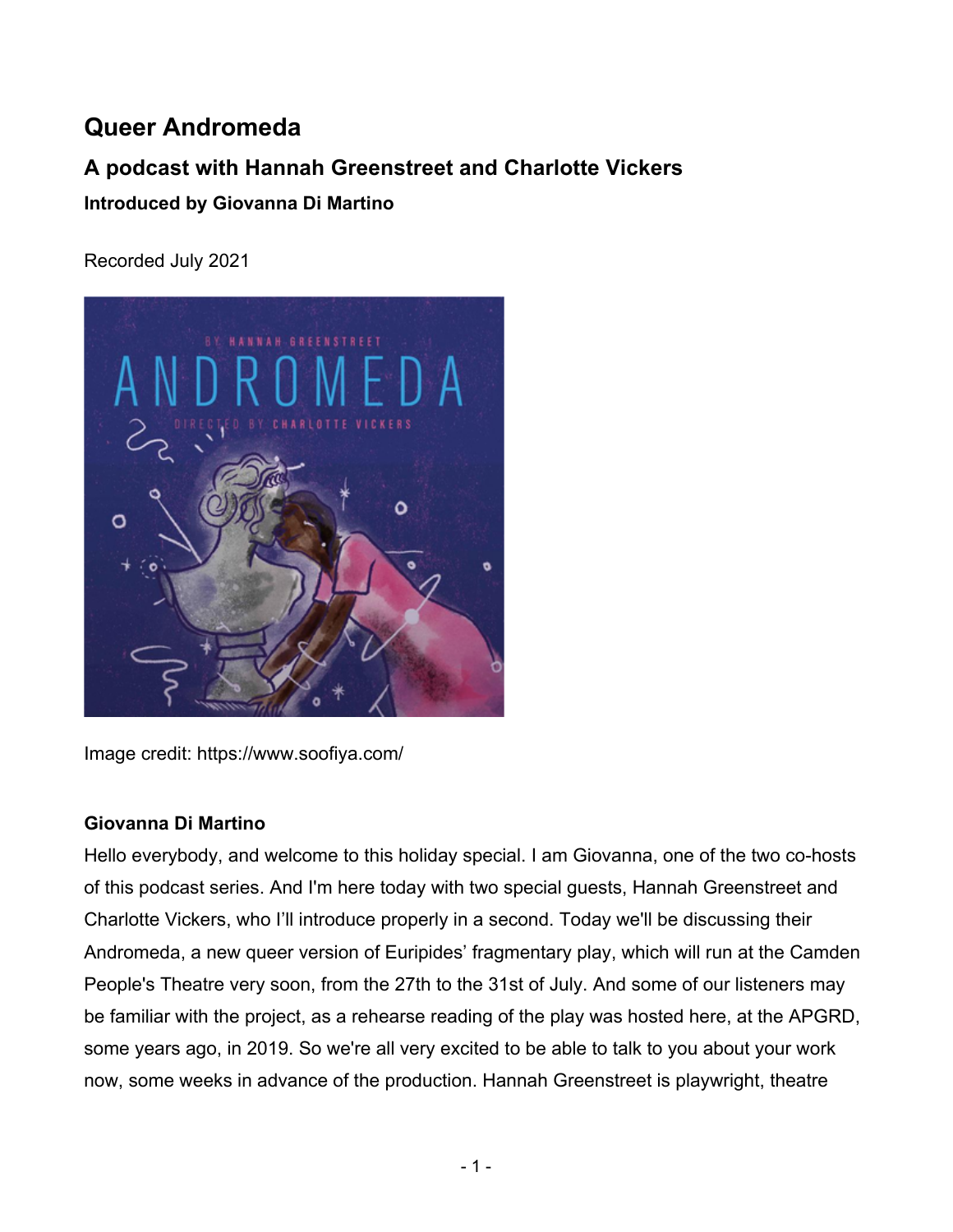[critic], and academic. She has recently submitted a PhD on contemporary feminist theatre here, in Oxford. As a playwright, she has developed her writing with Spread the Word, Ovalhouse Adult Company, Soho Writers' Lab, the North Wall's Theatre Craft residency and Menagerie Theatre Company. Charlotte Vickers is theatre director. She has worked with the Nottingham Playhouse, the North Wall Art Centre, the Oxford Playhouse and Theatre 503. She trained at the Young Vic on the North Wall Catalyst programme, and with Lisa Cagnacci. She was also the drum Officer of Oxford University Drama Society from 2017 to 2018. So, I would probably start with a very basic question: How did the project come about? And could you talk us through the development of your creative partnership? And also, why Andromeda?

### **Charlotte Vickers** 01:38

Yeah, do you want me to start this off, Hannah? As I rocked up in Hannah's inbox when one day, I was like "ah, we've got some mutual friends" and someone said you'd be a good fit for this weird project I want to do. I came across Andromeda while studying actually, across the fragmentary play. It was… so it was 2018 - no, it wasn't, it was 2017. And which was around the time that there were a lot of queer plays being put on. I think it was to do with the end of Section 28, I think it was that anniversary in 2018. So there were a lot of queer plays being put on, but a lot of them were kind of just about the cis male experience. So kind of, I was getting a little frustrated at that, and had also come across this fragmentary play, and was kind of thinking… I'd spent a lot of time at uni thinking about the fragment and thinking about, I guess, the queer possibility behind that. I mean, you kind of start with Sappho, and then sometimes you do a bit more thought about it, or at least that's what I did, a tiny bit more thought around it. But anyway, I found this fragmentary play and was like, it'd be really interesting to kind of fill in the gaps around these fragments and make a play from it. And I sort of rocked up in Hannah's inbox and was like, "Hey, do you think this sounds fun?" And I don't know what Hannah thought to that, but we ended up making it, so I guess, not too terrible.

#### **Hannah Greenstreet** 03:17

I remember it slightly differently. I remember you, like, tweeting saying something like, "Do I know any queer female writers?" Or like, "Would anyone be interested in collaborating on this?", and I think I replied to that tweet. And we were at the Edinburgh Fringe. So, we met in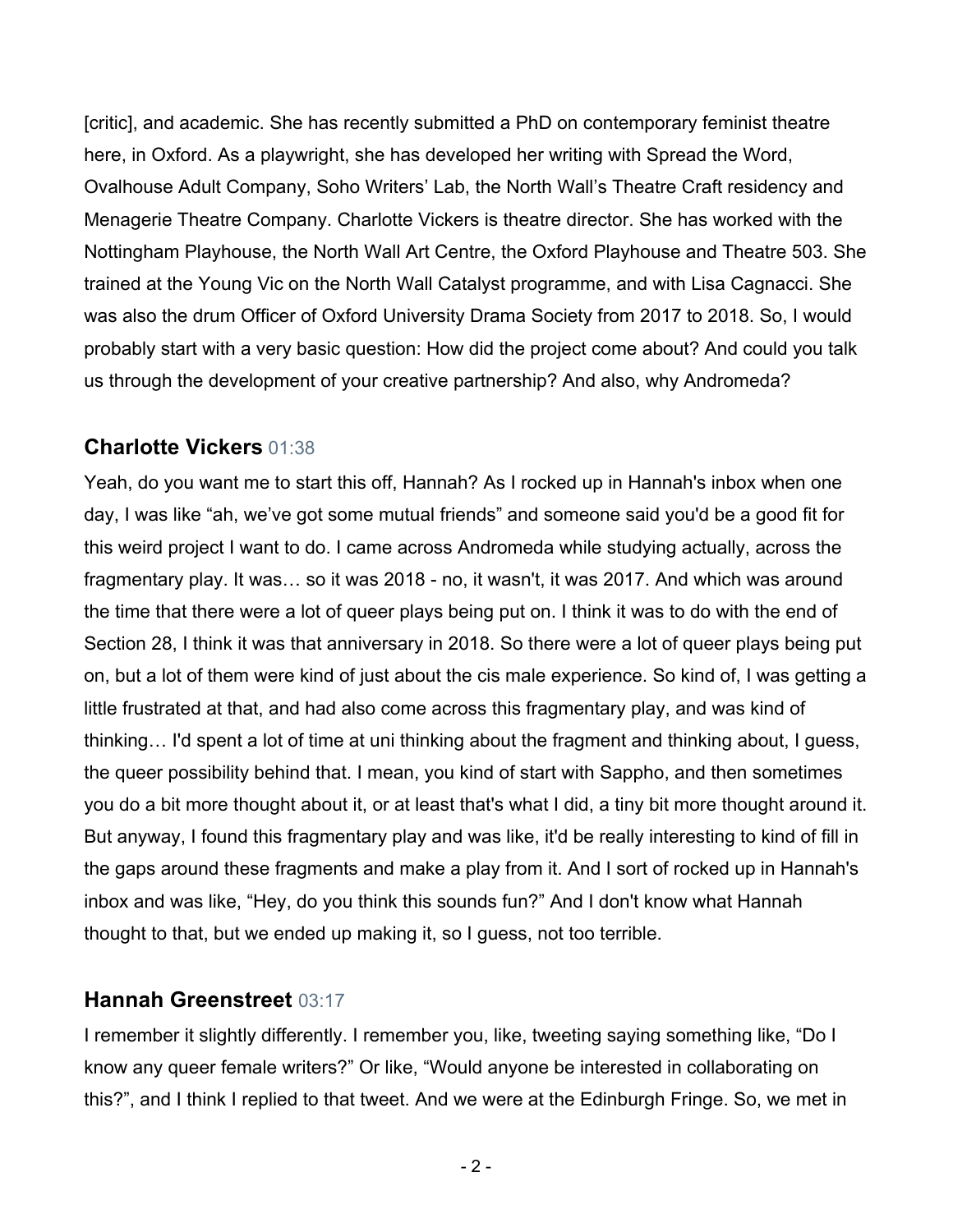Summerhall, like, beer garden for the first time, and both had some gin and then started talking about our frustrations with queer representation in theatre. And I feel like that is the origin story of Andromeda. I guess it's also worth noting that neither of us are classists, so I always feel like a little bit of a fraud being on the APGRD podcast. We are both English graduates. But I actually studied – I did my undergrad at Cambridge, and we did a tragedy paper. So I've always been quite interested in Classics and Greek tragedy in particular. So I thought it was a really interesting project to take on. I'd also never written an adaptation before, I'd only written original plays. And that came with its own challenges. But yeah, it just seemed like a really interesting project to start exploring. And I think from the beginning, because it was fragments, we always knew that we wanted a contemporary storyline as well, that we wanted to interweave the ancient with the modern and somehow bridge the two in the very form of the play itself. And form is something I'm really interested in as a playwright and as an academic. So that seemed like a really interesting challenge to take on.

#### **Charlotte Vickers** 04:52

I think I read somewhere, when I first found Andromeda – I have no idea how accurate this was, but it really stuck with me, that this was the, kind of the first example we had of a heterosexual love story. And I was like, oh, it'd be fun. It'd be fun to take something that has that reputation and to turn it into something about queer women.

#### **Hannah Greenstreet** 05:14

I feel like I told that to people who said, it's not true.

#### **Charlotte Vickers** 05:17

Yeah, clearly this, like, whatever this article I pulled that from, this person was just completely making it up. And now we're just continuing the lie, we should stop.

## **Giovanna Di Martino** 05:28

I'm actually really interested in the fragments. Why - Or sort of the potential that's afforded by fragments in theatre? So how have you, if you can speak a little bit about how you've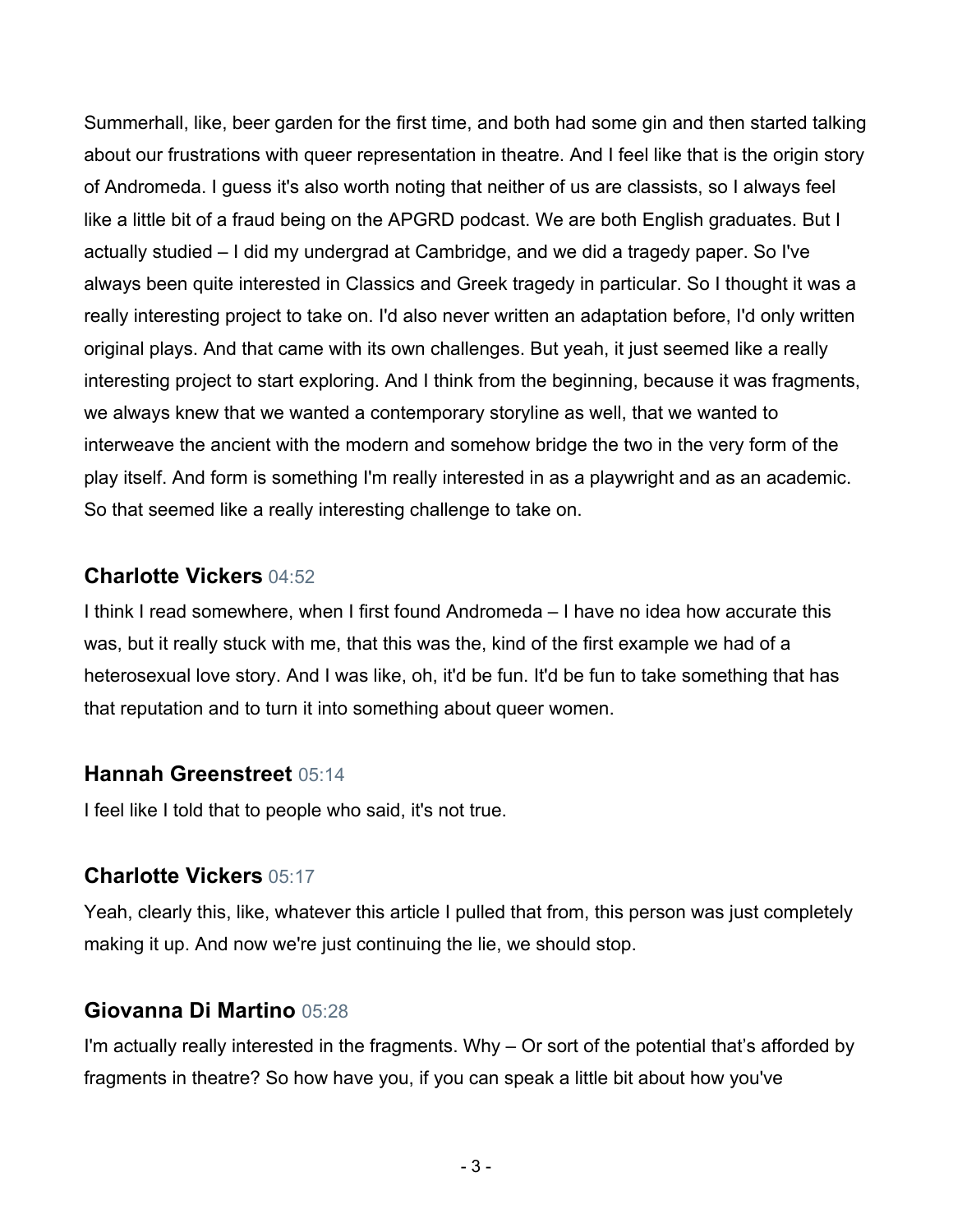interwoven fragmentary ideas into your work? And why the fragments – or have you started from the idea of having fragments on the stage and then moved to finding a play that sort of reflected that? Or was it – How was it process? How did you come to fragments?

#### **Hannah Greenstreet** 06:01

Do you wanted to handle that, Charlotte, or shall I?

#### **Charlotte Vickers** 06:04

I can start and I can bounce it back to you, if you want. "I'll bounce it back" – sorry I'm really getting into, like, terrible rehearsal room jargon again. I mean, Hannah and I did have an evening where we literally like, got the translations of the available fragments of Euripides' Andromeda, and we cut them all out, like, had printouts, we cut them all out, and we sort of wiggled them around on a table a bit. And I think we really expected that to birth an entire play. We sort of did it, and then afterwards, we were like, "Ha, there's still a lot that needs to be done." So that was like a fun thing that happened at the beginning, I think in terms of how we've actually thought about the fragment on stage, the way that Hannah's written this very beautiful story is – I mean, we talked a lot about relationships and about romantic relationships and the way that you'll kind of think about the history of a relationship in terms of lots of fragmented memories, and Hannah's written that into the play. So one of the ways that the well, *the* way that the contemporary storyline is told is these kind of very short, fragmented scenes from the love story of Andy and Percy. So it's like, as we, as the creators working on Andromeda have kind of taken these fragments and filled in the gaps. So to the audience watching the play, kind of see the fragments of the relationship. And hopefully, we'll have some of those gaps filled in, but can also kind of imagine more things about the relationship that don't actually take place on the stage.

#### **Hannah Greenstreet** 07:57

Yeah, I think there are – So, I agree with all of what Charlotte said, but I think there are also kind of two strands to your approaching fragments. And I feel like one is the academic interest in fragments, and that's particularly popular in Classics at the moment. And we went to a couple of academic conferences on the fragment. Again felt slightly like imposters. We also

- 4 -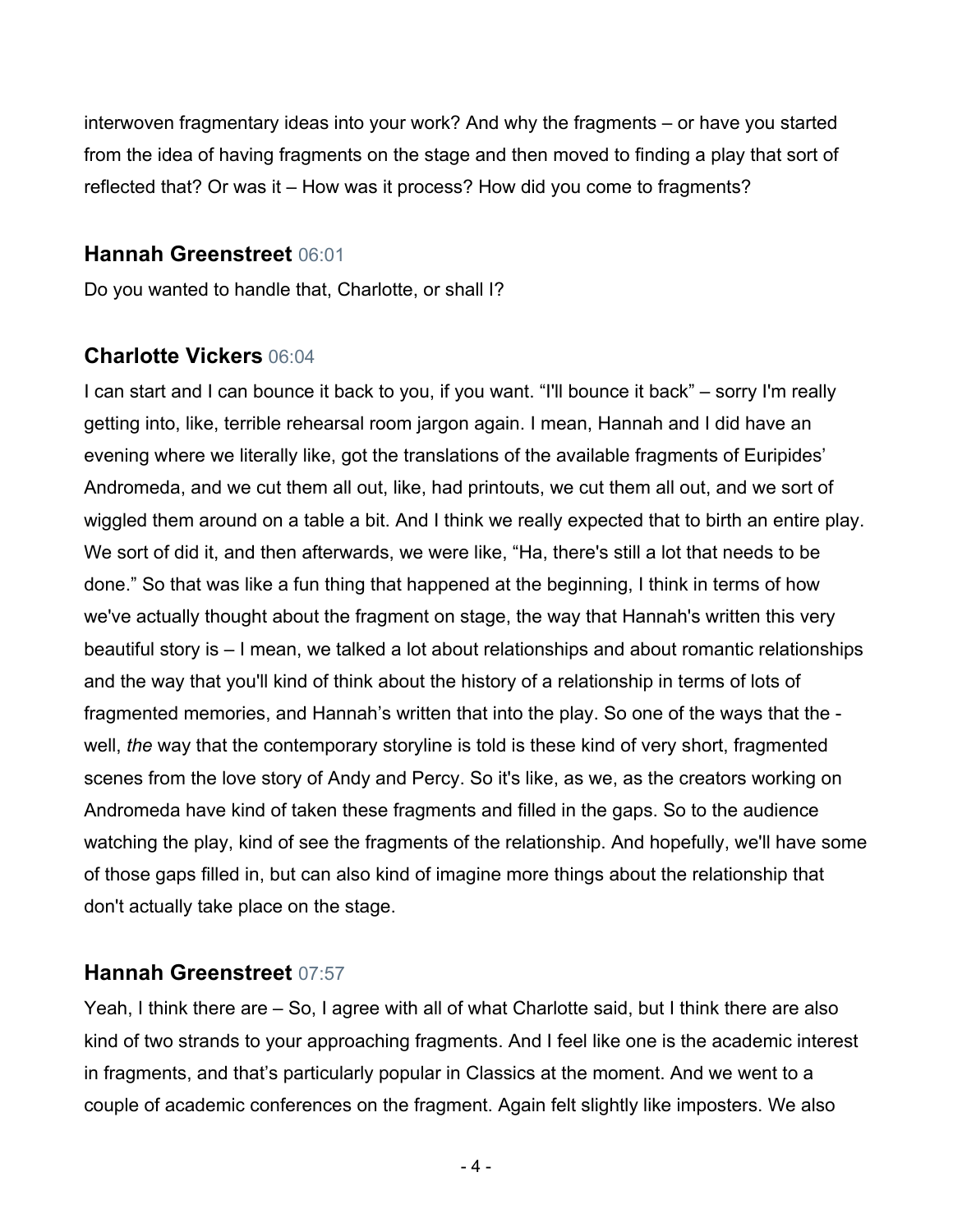worked with Martina Astrid Rodda, who is our translator, who did an original – when we realised we could not use the Loeb, for our production, Astrid did an amazing translation of all of the fragments. So we have an original translation we've been working from. And Astrid came on board, as our kind of classical consultant, that's what we've called them. And it's been really interesting. We probably didn't take Astrid on quite soon enough in the project, because I feel like Charlotte and I approached it from a completely different perspective actually, as approaching the fragment as practitioners. And then Astrid's come in with their knowledge of what the fragment is in Classics, or even a kind of philological sense of, are we filling in gaps. And actually, that's not really what the play is doing at all. I think it's embracing the fragmentary feel of the play. And that's partly from our first kind of setting out all of these scraps of paper on the table and thinking "this isn't a play, how can we make it a play?" And what we didn't want to do, was to kind of fill in the gaps too much, but actually, to kind of lean in to the fragment, embrace the fragment and embrace the kind of frustrations of the fragment: that things don't necessarily resolve, or work out in the way that you want to. But instead, we've got contemporary fragments in conversation with these ancient Greek fragments. I also wonder whether it would be helpful for us to summarise the play at some point, rather than...

#### **Giovanna Di Martino** 09:59

Yeah, I was actually going to ask if you want to talk a little bit about the storyline, and maybe, yeah, talk about the characters as well.

#### **Hannah Greenstreet** 10:09

I find this really hard, so I'm going to let Charlotte start.

#### **Charlotte Vickers** 10:13

Oh god, should I do, like, a spoiler warning? Can you guys do that? Can you be like, "if you don't want to be spoiled, you must now skip ahead 45 seconds" – I will not summarise it in 45 seconds. Yeah. Oh God. Okay, so the contemporary storyline, I feel like I'm looking to hand it out. I feel like we do have to do this, and kind of explain what's going on in like three different ways. But the contemporary storyline is, there's these two girls, and they meet outside a club, which is, you know, the obvious contemporary equivalent of meeting when one of you has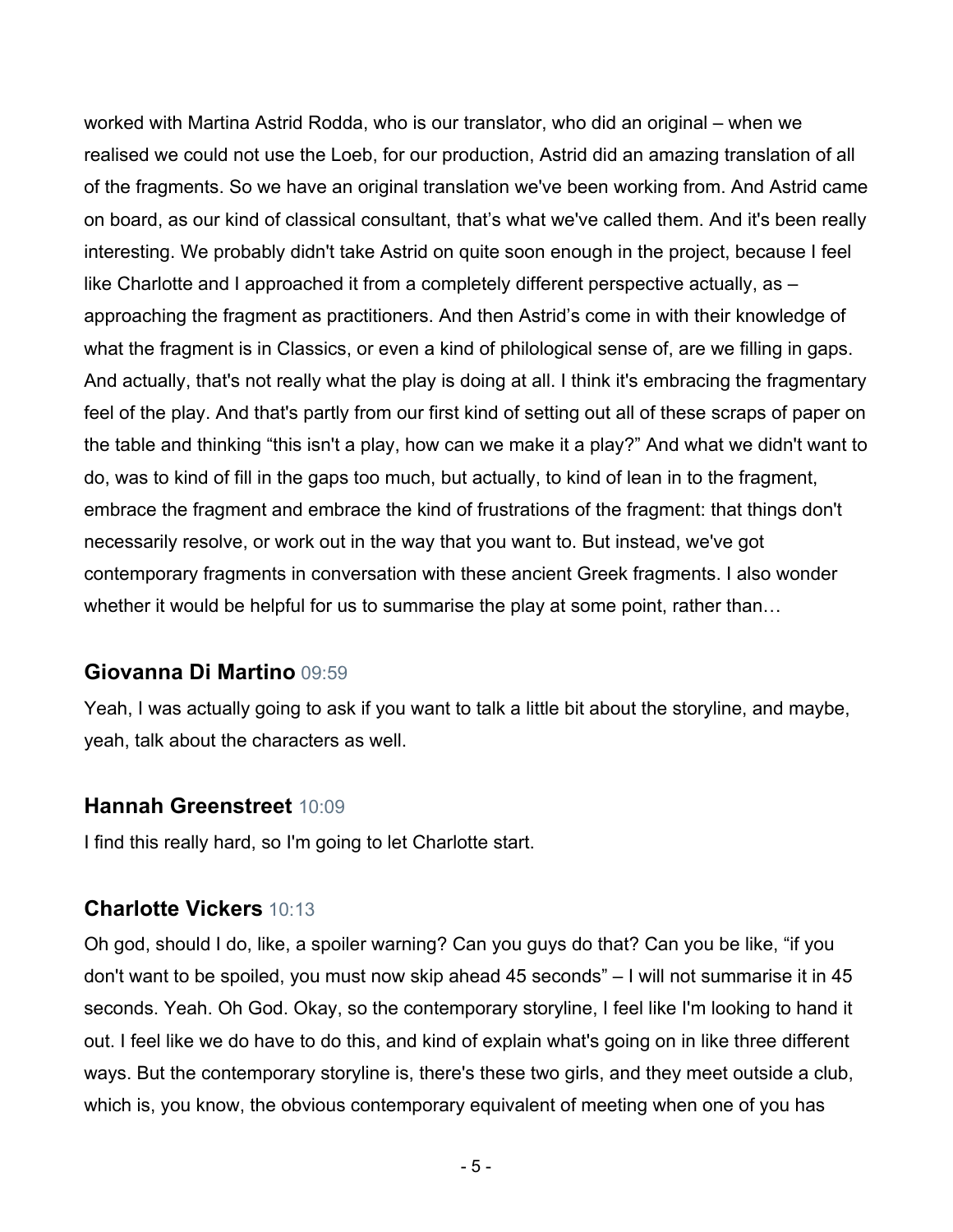been tied to a rock, and the other is like, has just killed a Gorgon. They meet outside a club, and they get to know each other, and they fall in love. And one of them, at the start of the play is kind of, very like out and proud lesbian, and one of them is like, hasn't really thought about her sexuality properly. And as she's kind of exploring that at the beginning. And it sort of becomes about the differences in the way that they approach their queer identities and the way that they want to come out, or not come out to their friends and family, and I guess to themselves as well. Do you think that summarises the contemporary bit, Hannah?

#### **Hannah Greenstreet** 11:33

Yeah, yeah, I think this play is really hard to summarise. And I don't think that's just me being like a precious writer. I think actually, there's something in how we interweave the different storylines that makes it quite resistant to being summarised.

#### **Charlotte Vickers** 11:45

Right, yeah. So that's just one. We also have the myth of Andromeda and Perseus. So at the very beginning, we kind of start in a very, like, you have Andromeda and Perseus on a stage, but then that kind of gets weirder and weirder. So we sort of keep telling that story, but get more and more distant from just a kind of hyperrealist, Greek drama-esque version of it. And then that kind of interacts a lot with their contemporary stories. So it then becomes these two contemporary characters telling the story of Andromeda and Perseus, and then them sort of moving away from telling that story, and starting to question *why* they should be telling that story as well.

#### **Hannah Greenstreet** 12:38

And the contemporary characters are called Andy and Percy. So they're sort of equivalent to their Greek prototypes, but they're also not the same.

#### **Giovanna Di Martino** 12:46

And so your central characters are university students. Percy is a Classics student. So, a question that I had, was, how do you envision or navigate the interplay of identities there? So does Percy's classism intersect with her queerness in any way? How does that play out?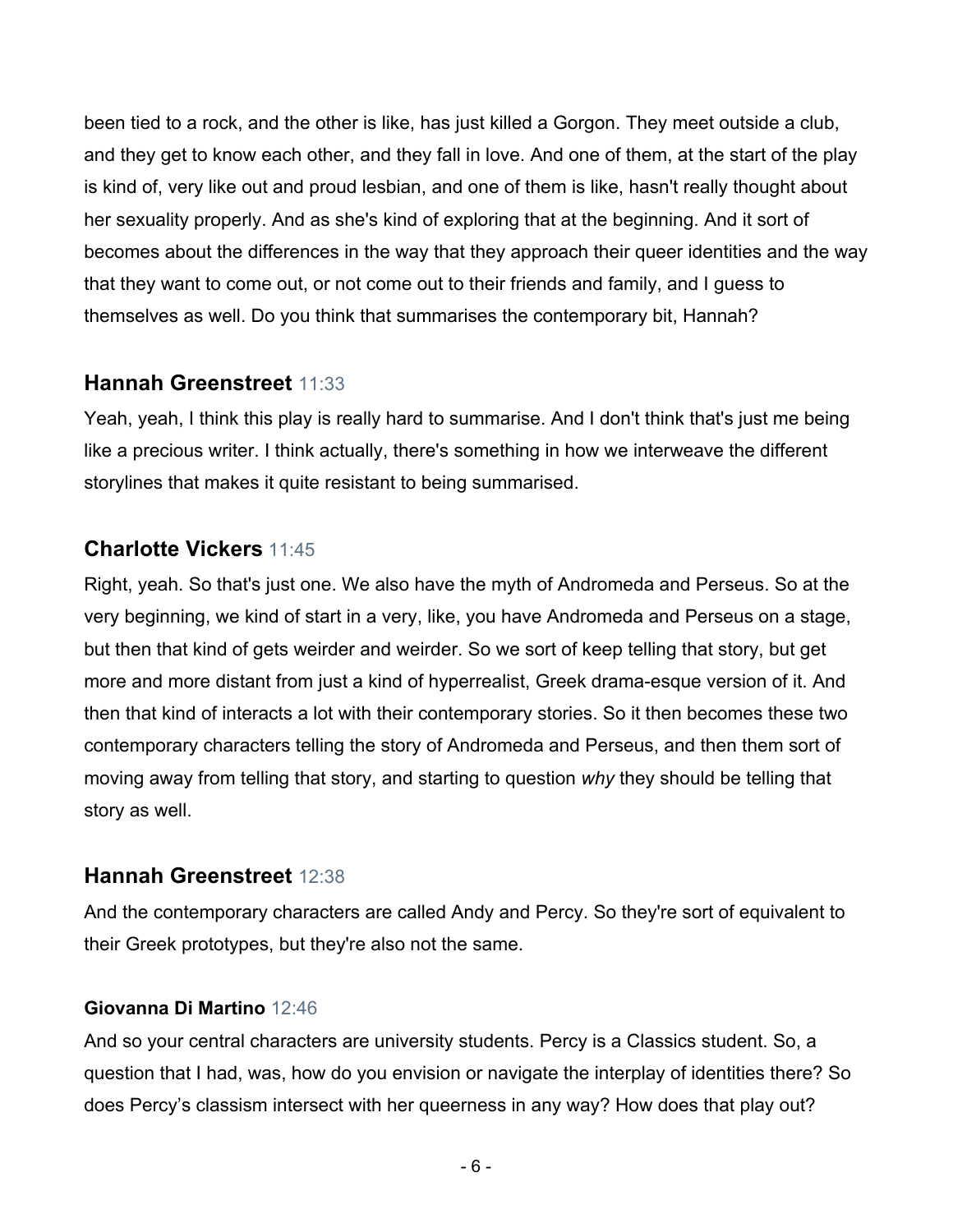## **Hannah Greenstreet** 13:10

I think that's a really interesting question. And it's one I haven't thought about particularly. I feel like Rosie Gray, our actor who plays Percy, may have thoughts on this. But I think Percy as a character really found herself in Classics, and found her identity through it, like, it's very important to her. There's a whole thing where she says – so she's Greek, she's Greek-British, and she almost feels like the myths are part of her heritage. So stories and storytelling is one way she's found her identity. And I guess university is just a time when people are finding themselves and exploring their own their own sexual identities as well. So that's partly why we wanted to set it at university.

### **Charlotte Vickers** 13:56

Yeah, I feel like I should mention as well that Andy, the other character is a physicist too. And we definitely have, Hannah and I definitely had these very sort of romanticised versions of what Classics and Physics were, we were kind of like, yeah, Classics is like mythology, and Physics is stars. Right? That's it. Like, we've got it covered there. But it has been an interesting kind of, I think, for both of us kind of learning more about those subjects as we've created the characters.

#### **Hannah Greenstreet** 14:27

Yeah, Charlotte went off to interview an astrophysicist. And there were a few funny points in the conversation, which was basically saying, "No, your idea of Astrophysics is completely romanticised."

## **Charlotte Vickers** 14:39

She was like, "Yeah, that's what we tell lay people." And I was like, okay, cool. As a lay person, that's fine, thank you. And she was very, she was like, she was very lovely, but there were just a couple of questions I had about like, I was like, "Ah, do you guys think about constellations?" And she was like, "no". So, okay, cool.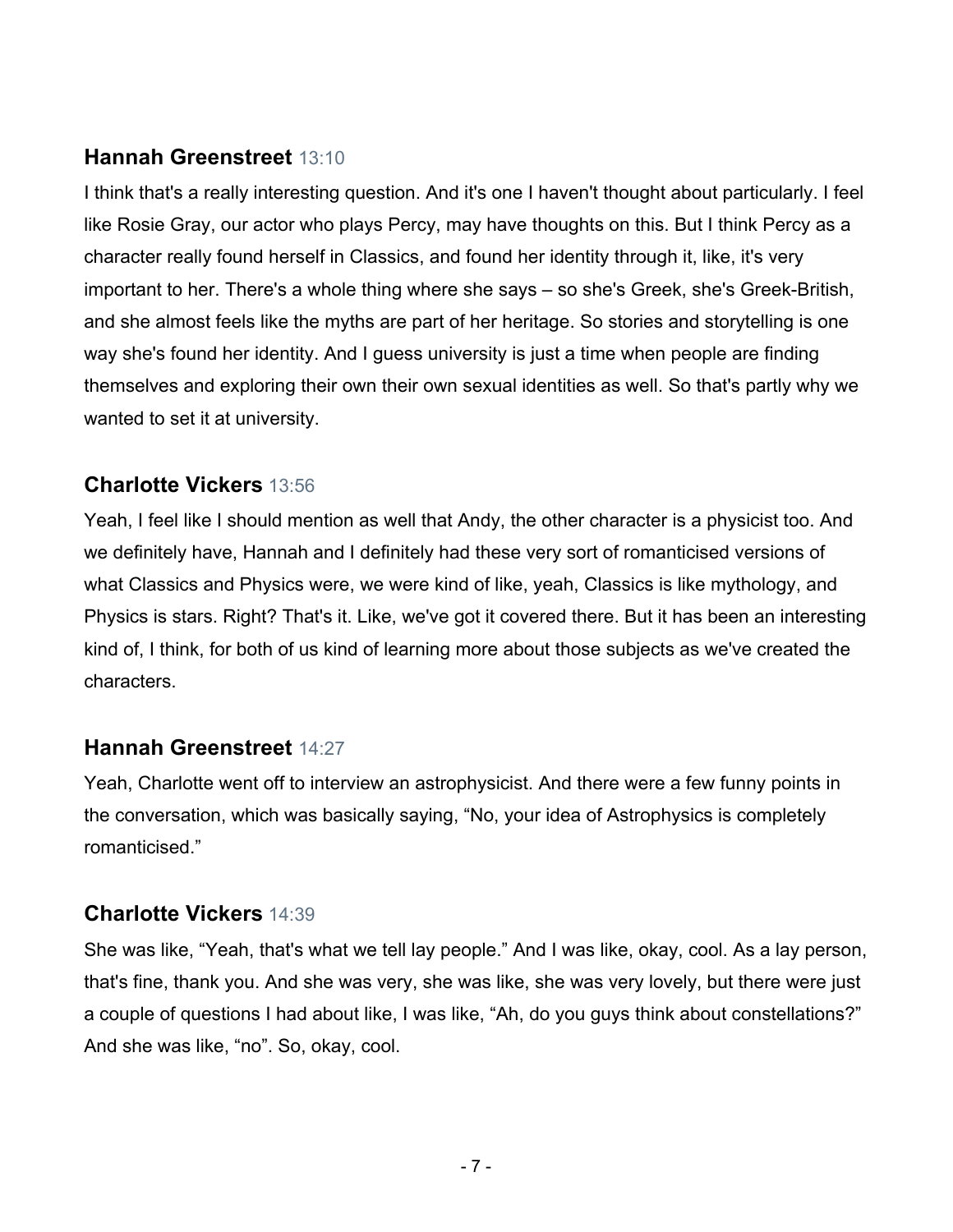### **Hannah Greenstreet** 14:59

But we're not going with that, because it's very important for our metaphors in the play that we have constellations. And they're the thing that sort of combines Classics and Physics.

### **Charlotte Vickers** 15:09

Right, yeah, of course, yeah. Because at the end of the Andromeda and Perseus myth, the goddess Athena turns them into constellations. So it's a perfect marriage of the version of Physics that lives in my head and the version of Classics that lives in my head,

### **Giovanna Di Martino** 15:27

I think as someone who's hugely interested in translation, I'm really curious about how the translation has informed – or the translating process has informed the writing of the play, as well as the envisioning of the play on the stage, so the direction of the play as well. And I know that, Hannah, you're writing a chapter with Astrid, on this process. So I'm excited, yeah, I'm excited. I'm very curious to hear about it.

## **Hannah Greenstreet** 16:00

Yeah, and I think, actually, we decided to have that, to structure that chapter as a conversation, as a kind of written conversation. Because form has been so important throughout the process. And it's just been such a collaboration. And I think – and in that chapter, we talk about our different disciplinary perspectives and approaches. So, I think Astrid was expecting me to be more faithful, maybe, to their translation than I actually was. And I was more thinking, Oh, we've got this translation, we'll take bits from it, and then also play with it a bit more, because actually, commissioning a translation really frees you up to do things with it. So what I was really interested in, in Astrid's translation, was the kind of archaism of the Greek and the kind of – the weird jumps in the scene. Like there's a moment in the first scene, when Perseus rescues Andromeda and then instantly is like, "will you be my wife?" And obviously, in the original play, there would have been more lines in between that, but we wanted to lean into that weirdness and just make it really abrupt and jumpy. So the first scene takes you into this kind of heightened mythologized world and leans into the archaism of the language. And then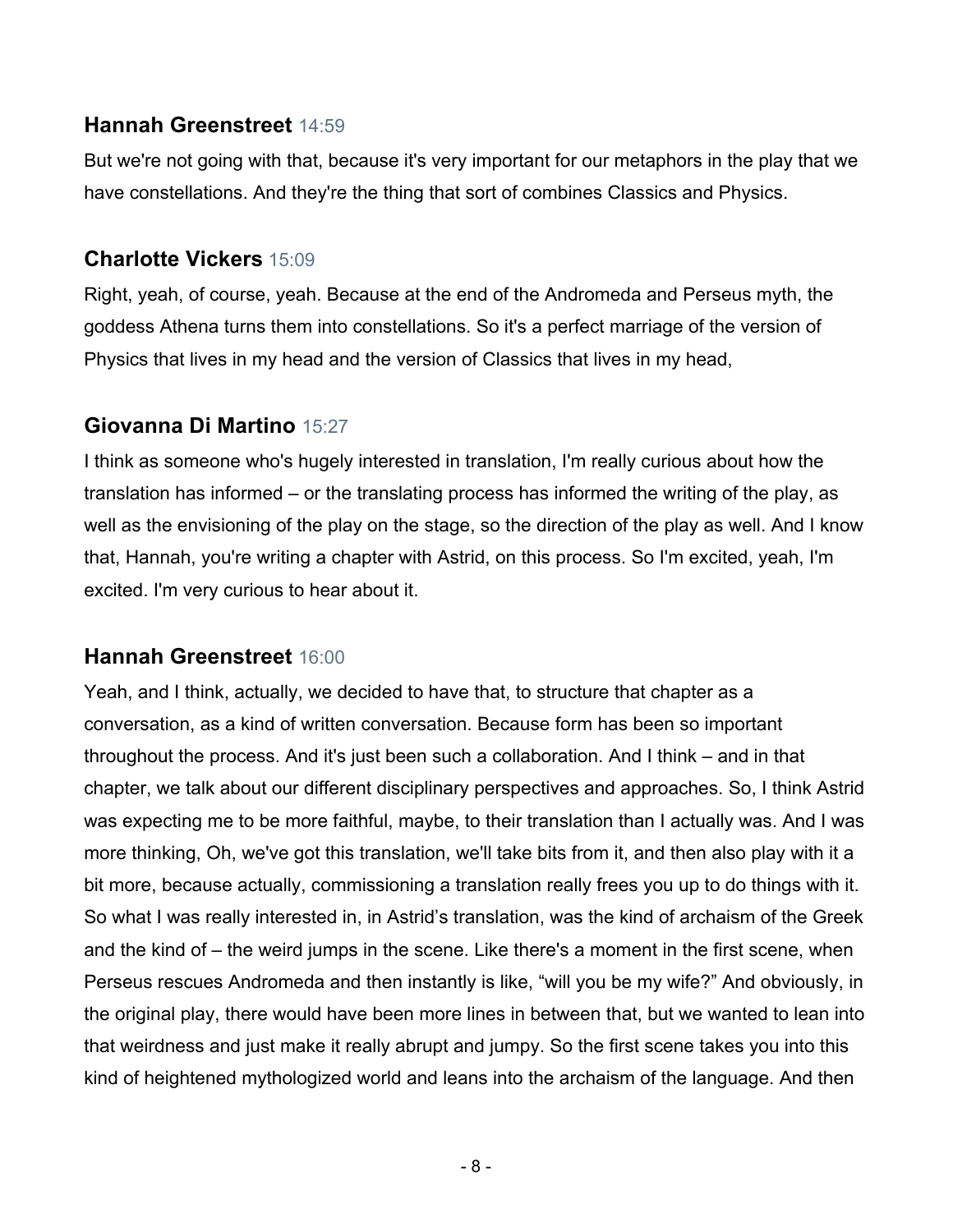the second scene is set in a queer bar, and it's much more contemporary. So it's about juxtaposing those two different idioms, I guess. And also worth noting that we haven't just drawn on Euripides, we've drawn on Ovid, and kind of just other retellings of the Andromeda myth. And it's partly because it's quite hard to make the play from so few fragments. So we were looking for material, but it's also enabled us to explore storytelling and the different ways you tell stories. And yeah, just doing all those different approaches.

## **Charlotte Vickers** 17:51

I feel like I have very little to say about the translation, because sort of Hannah and Astrid went away and did this amazing stuff. But it does make me think a little about Percy's Classicism as well. But the way that we have moments in the play where Percy talks about the translation, as well. And I think there's some really interesting stuff that Hannah and Astrid kind of created with like moments where things can be translated in different ways, as well. And I think Hannah really lent into being able to put that uncertainty in there too, and have different lines repeated in slightly different ways as well.

## **Giovanna Di Martino** 18:34

So you both mentioned that, you know, this, but Hannah just now, that this has sort of really helped developing storytelling. I wondered whether there's any stories or any myths or any images that since your work on Andromeda have kind of struck you and you would like to develop some work on? Is there anything, Classics-related or not Classics-related, that, you know, maybe you want to work on in the future?

## **Charlotte Vickers** 19:10

So much! I'm trying to think, but all I can think of actually is really great versions I've seen other people do of things. I personally love the Oresteia, I think that's really cool. I would really, I am really fascinated by the tragedies that are sequels to each other. I think it's really interesting the way that the various Classical playwrights, like, not only would kind of put these myths and these stories down, but then would think about, "Okay, so what are the consequences of that 10 years later?" Like, what does that mean for the children of these people? And how does this keep feeding back? There's also – I feel like there's so many myths. I love… I think the Iphis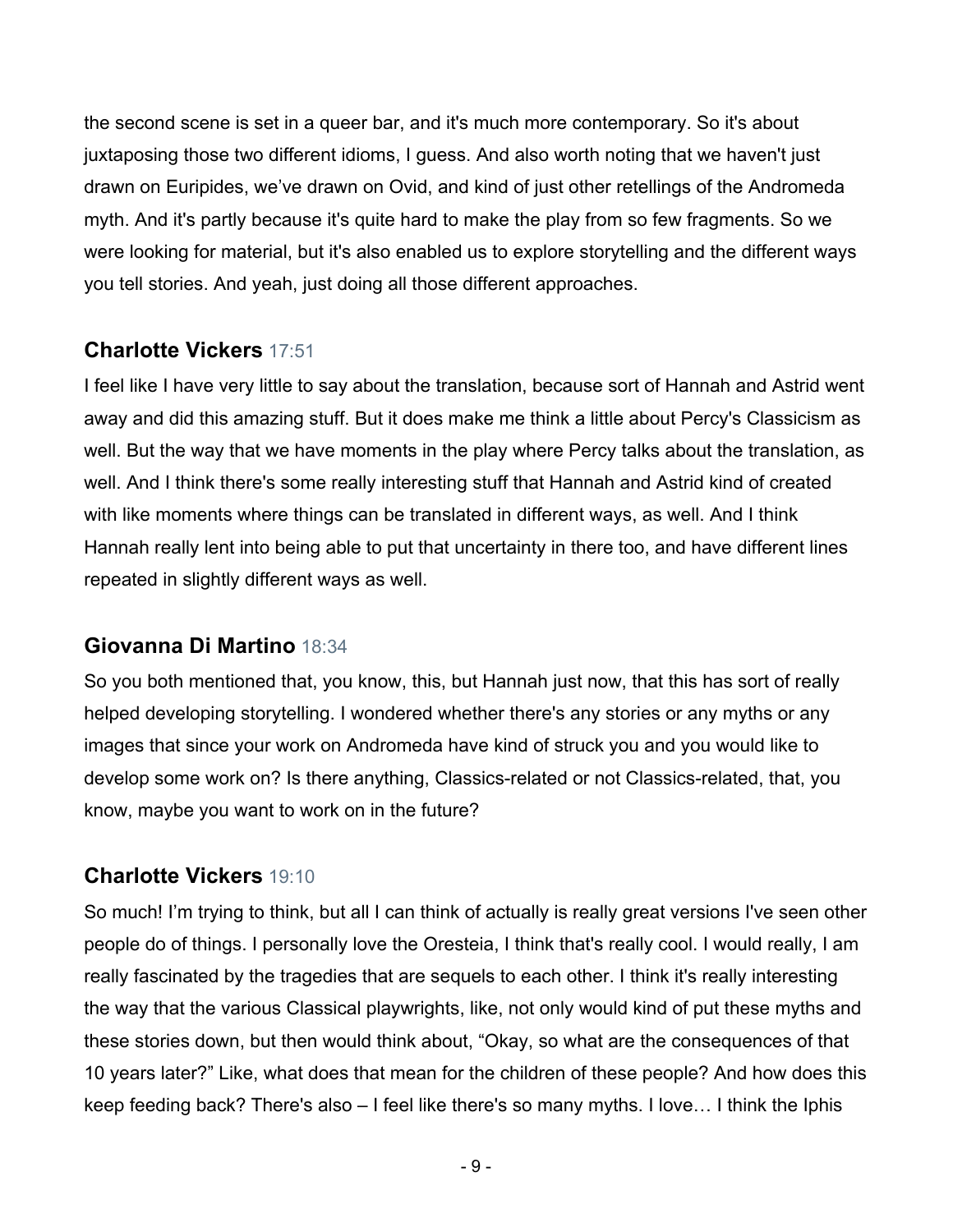and Ianthe myth is really cool, but I'm also kind of like, well, Ali Smith wrote *Girl Meets Boy*, and I love that, and I think that's great. So I'm kind of like, well, that's kind of sorted. I think that a lot of the Metamorphoses I think, are interesting. But I wonder if that's just because a lot of what we've done in Andromeda is thinking about transformation, that there's all of this stuff about, like, how the characters kind of transform each other, and how they change each other. And actually, the final scene of the play is really, really beautiful. Like the way that it's the characters' kind of thinking about that, and musing on that, and the way that they have changed each other as people. And Hannah's done some really brilliant worked out, with kind of looking at Ovid, and then moving away from it as well. So yeah, I don't know, that's such a nothing-y answer, sorry. I feel like there's loads of notes. And I guess that the Andromeda has really thrown up a lot of themes that I think I would really like to explore more, but I don't necessarily know exactly which stories it would be. The idea is to explore that. What about you, Hannah?

### **Hannah Greenstreet** 21:05

Yeah, I don't know whether it's specific stories. But I think it's a style of working that I'd like to explore further. I think being able to be present in the rehearsal room, before Covid has been like, really, really transformative for me as a writer. And part of the reason storytelling is so embedded in the play is from some kind of drama-y exercises, getting the actors to play these stories, and tell them in different ways. And I found that a really kind of galvanising thing in my own writing. And I've also recently been doing some work with Pegasus Theatre, which is a – they have a youth theatre, and I've been writing a play for their young company, but the young company have devised it. So I think being able to be in the rehearsal room and have that collaborative relationship is just so preferable to just like sitting on your own in your room as a kind of playwright. It's, yeah, it just makes it a much more dynamic piece of work, I think. So, more storytelling, more collaboration for me, I think.

## **Giovanna Di Martino** 22:09

So you just mentioned this now, "before Covid". So you mentioned Covid. And I was wondering how much the Covid situation affected the development of the play, development of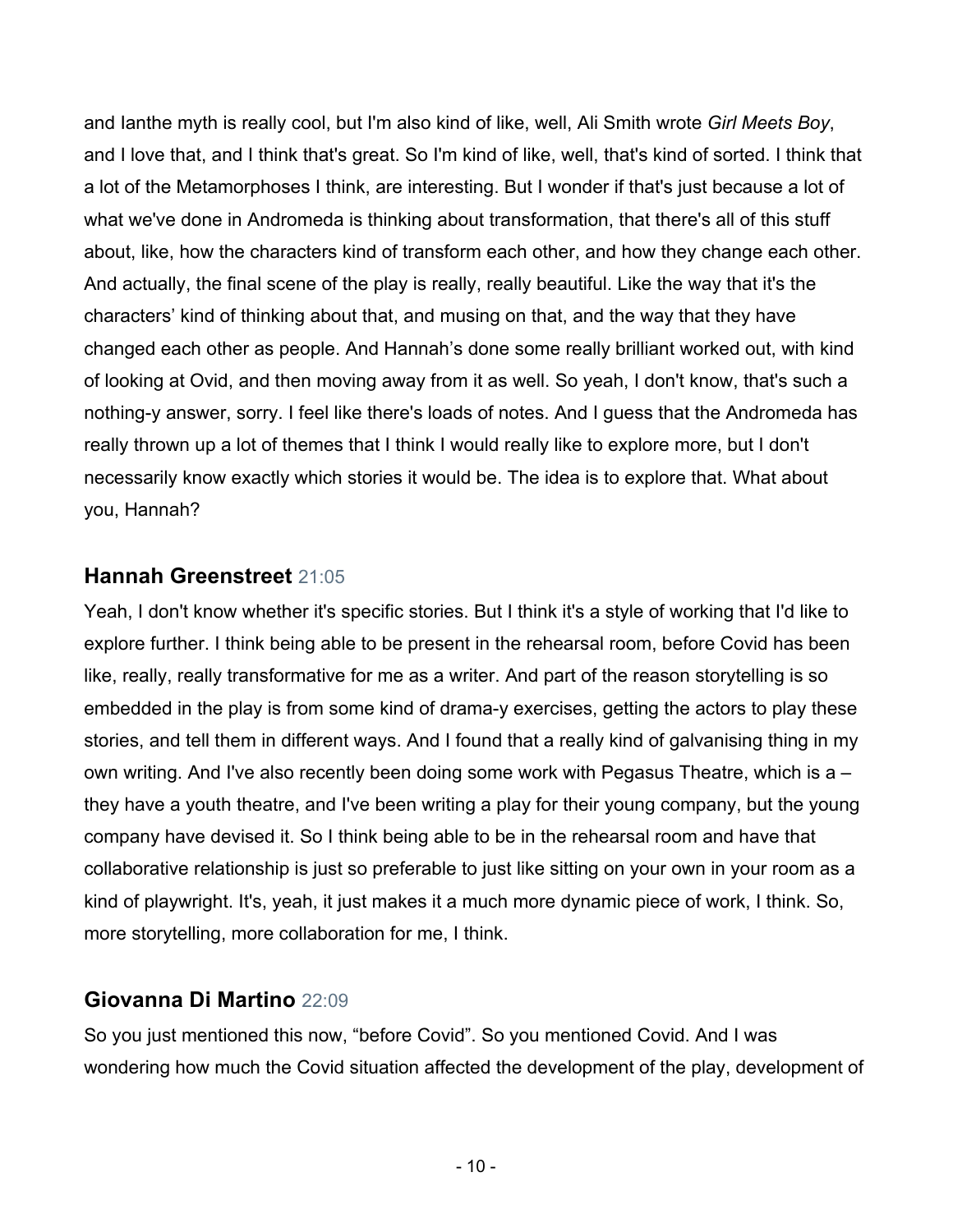themes and the direction? How much it actually influenced the way that you are going to perform it?

### **Hannah Greenstreet** 22:31

Yeah. So it's kind of been on hold for a while, during Covid. And that was partly because we were scheduled for production in May 2020. And had our funding application in at the time. All the theatres were closed, everything went into a kind of emergency. So yeah, it's been on hold for a while. But we have then started to pick up the play again. And, I don't know, I kind of think of it myself as a kind of fallow period and then hoping that it springs again. But I think we decided that I didn't want to write a kind of Covid version of the play. So I think we gone into rehearsals yet. But I think the discussions we had whether – it's set in 2019. So it's pre-Covid. And they don't – Covid doesn't exist in a universe, because I think there will be quite a few plays coming up in the next few years, which are all about social distancing, and isolation and loneliness, which are obviously important, but also, sometimes you just want a nice love story, a bit of escapism. I mean, it's not all happy, but a bit of escapism, I think. Charlotte, what do you think?

## **Charlotte Vickers** 23:47

Yeah, I mean, the details? Absolutely. So we had a workshop at the beginning of 2019, and then another workshop at the end of 2019. And I felt like we were really picking up pace in a nice way to head towards going on in 2020 with a lot of momentum. And then March 2020 happened. And I remember actually – Hannah, I don't know if you remember this, but like, maybe a couple of weeks before lockdown, we went into Camden People's Theatre to have a meeting with their marketing department. And I remember being there and sort of being like, "Hmm, I wonder if… do you think do you think we should be bothered about… Nah, it's in May, come on guys, it's in May, like it'll…" And then it got cancelled And yeah, we decided that we didn't want to try to do a kind of online version of the play because it had been very much written to be in person. Although now we are streaming it, but that feels like it's a version of the in-person performance, rather than it being entirely online theatre. It was interesting, we came back together as the company, so myself, and Hannah, and our dramaturg. And yeah, we came back and read it through. And this was a version that hadn't really changed very much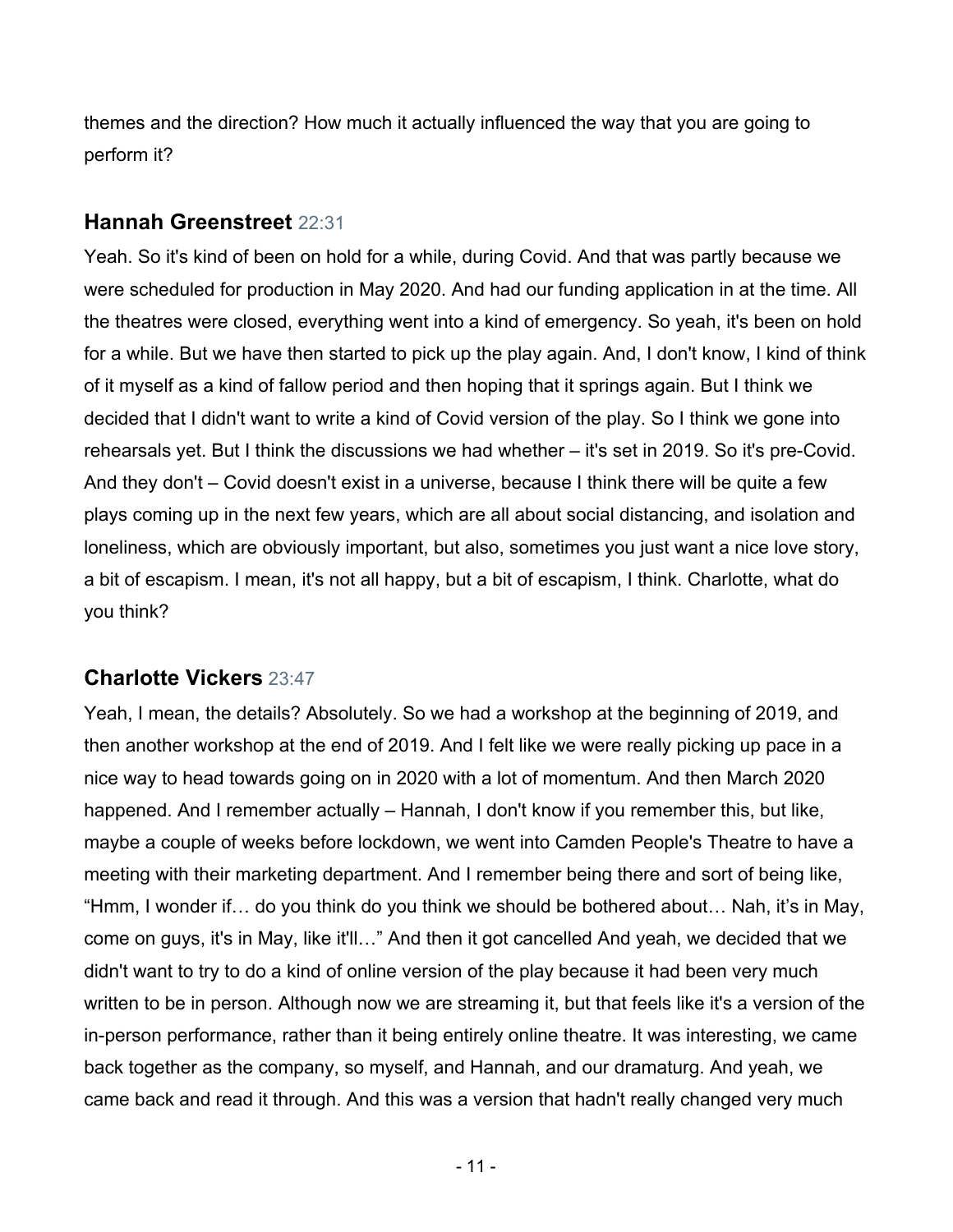since the last time we read it. And it was really interesting how – I think the thing about, like, Covid-plays is that we will all bring very different things to all of the plays that we see now. They don't have to be like – like, people have changed as individuals, we don't have to be watching a play about social distancing to think about how much things have changed for us all in the last year. And I feel like I did kind of, I did hear it very differently, just having like, been through the tumultuous year that was 2020. And I feel like there's a lot in the play that I maybe appreciate a lot more now, or appreciate differently, about things like feeling isolated, and there's a lot about the characters feeling, like there's a lot about them feeling able to go out and celebrate their love, and being able to go out and be openly queer, and whether or not that feels safe. And I think there's definitely something about, like, being able to express yourself and the ways that you build social lives and that kind of thing, that still feels like it rings true. And I think, and I mean, yeah, I don't think there was ever a version in either of our heads where we were like, "Yeah, let's make it a Covid-play. Let's have them, like, talk about Zoom lectures and stuff", because I think it just didn't feel right. But I do feel like, yeah, I do feel like I appreciate it differently, as kind of, as to what reading and thinking about the play. But I think also, as a director, I feel differently about the play now, because we were so close, and then we had it taken away. And now to have the opportunity to get it put in front of audiences given back to us feels more precious now, now that it was like, yeah, now that it so nearly didn't happen. And then suddenly, it's happening again. I feel like working in theatre, it's been a big year for realising what you've taken for granted. And that the ability to bring people together to see a play is a privilege and it's exciting to be able to do that again.

#### **Giovanna Di Martino** 27:24

Yeah, thank you. Is there anything that – anything that you think we should look for in the play? Or questions that you think might be helpful to you going to the theatre with?

#### **Hannah Greenstreet** 27:38

I almost don't want people to come in with anything, really. I would just like you to come and watch the play and meet the characters and see for yourselves.

#### **Charlotte Vickers** 27:50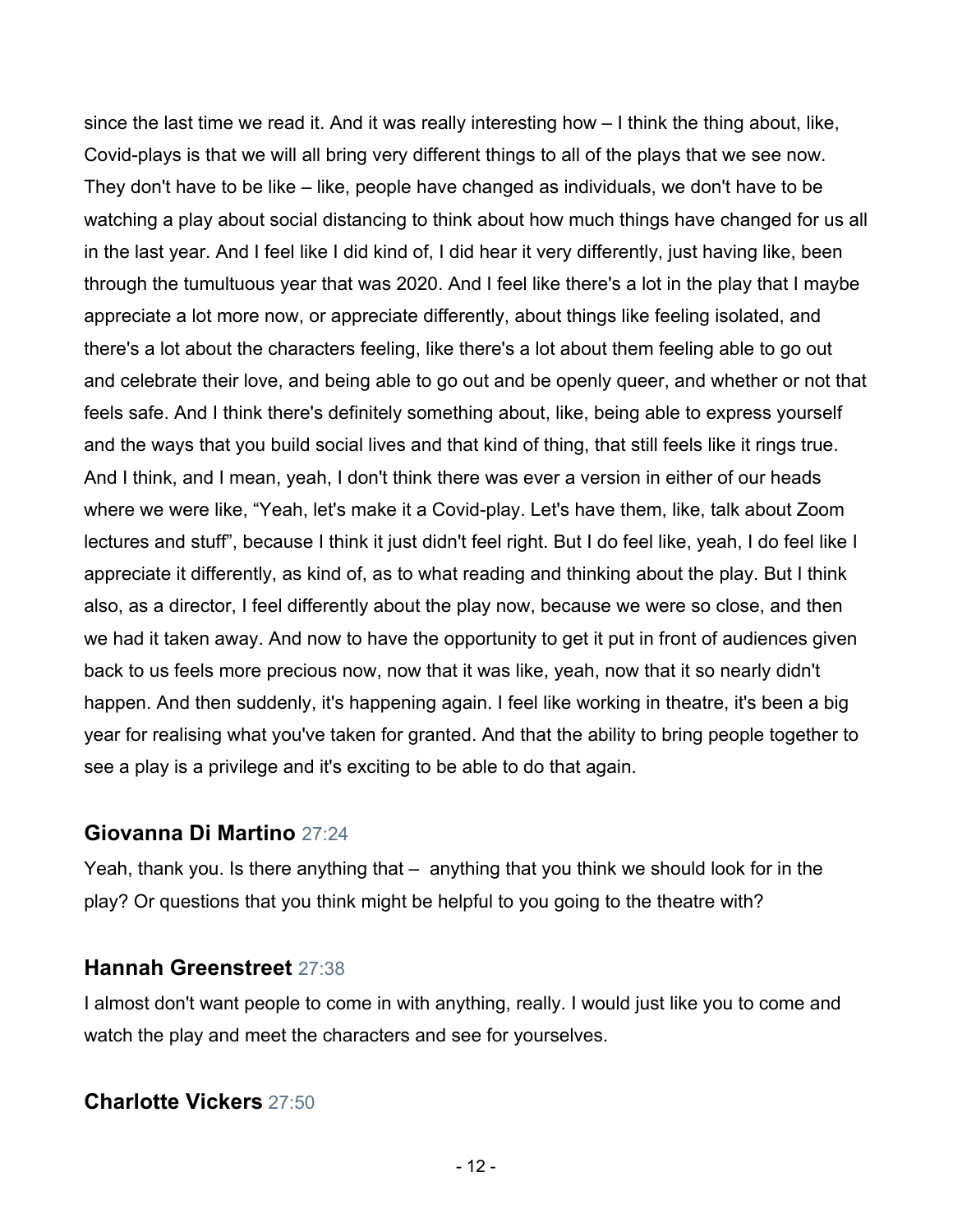Yeah, I was going to say like, all the stuff we've been saying about, like, different interpretations and different slants and things. I think – Oh, now I feel bad, because Hannah's been like, "Think whatever you like", and I'm like, "No, this is exactly what you should think." They should think – No, I think that what makes the play really interesting, is how messy it is, like, how messy the characters are. And that there aren't right answers, no matter how much the characters would like there to be right answers. And I think this is something that's quite exciting about being like, "Yeah, we're queering this story", is that we are kind of making it a lot… making it messier. There aren't really clear-cut versions of Greek myths that you can put into contemporary society, I don't think. There's always questions about "is this right?" Sorry, I feel like I'm saying this really badly. What am I saying?

### **Giovanna Di Martino** 28:55

I think, yeah, I completely understand and that is also - working with fragments, isn't it, that you can't always…

## **Charlotte Vickers** 29:00

Yeah, exactly. That like, you can interpret it in thousands of different ways and there's nothing to say that any one of those interpretations is right or wrong. And I think that for people to hold onto a bit of that, as they watch the play, that's what I'd really like for people to think about. "Okay, so I think *this* about this moment, what if I turn that on its head and think about it in a different way?"

## **Giovanna Di Martino** 29:25

Nice, thank you. Well, thank you so much to both of you for this really fascinating and exciting conversation, and we look forward to watching the play. So the play, as I said at the beginning, will run at Camden People's Theatre, and you can buy your ticket through the websites cptheatre.co.uk/production/andromeda. And if listeners would like to get in touch with Hannah and Charlotte, they both on Twitter, Hannah is @hgreenstreet1 and Charlotte is @charlvickers. And you can also follow developments of the project at www.torch.ox.ac.uk/andromeda#/ and also by looking for or typing the #AndromedaPlay. So if anyone would like to know more about the project, the translation and fragment to theatre on the contemporary stage, there also, as I